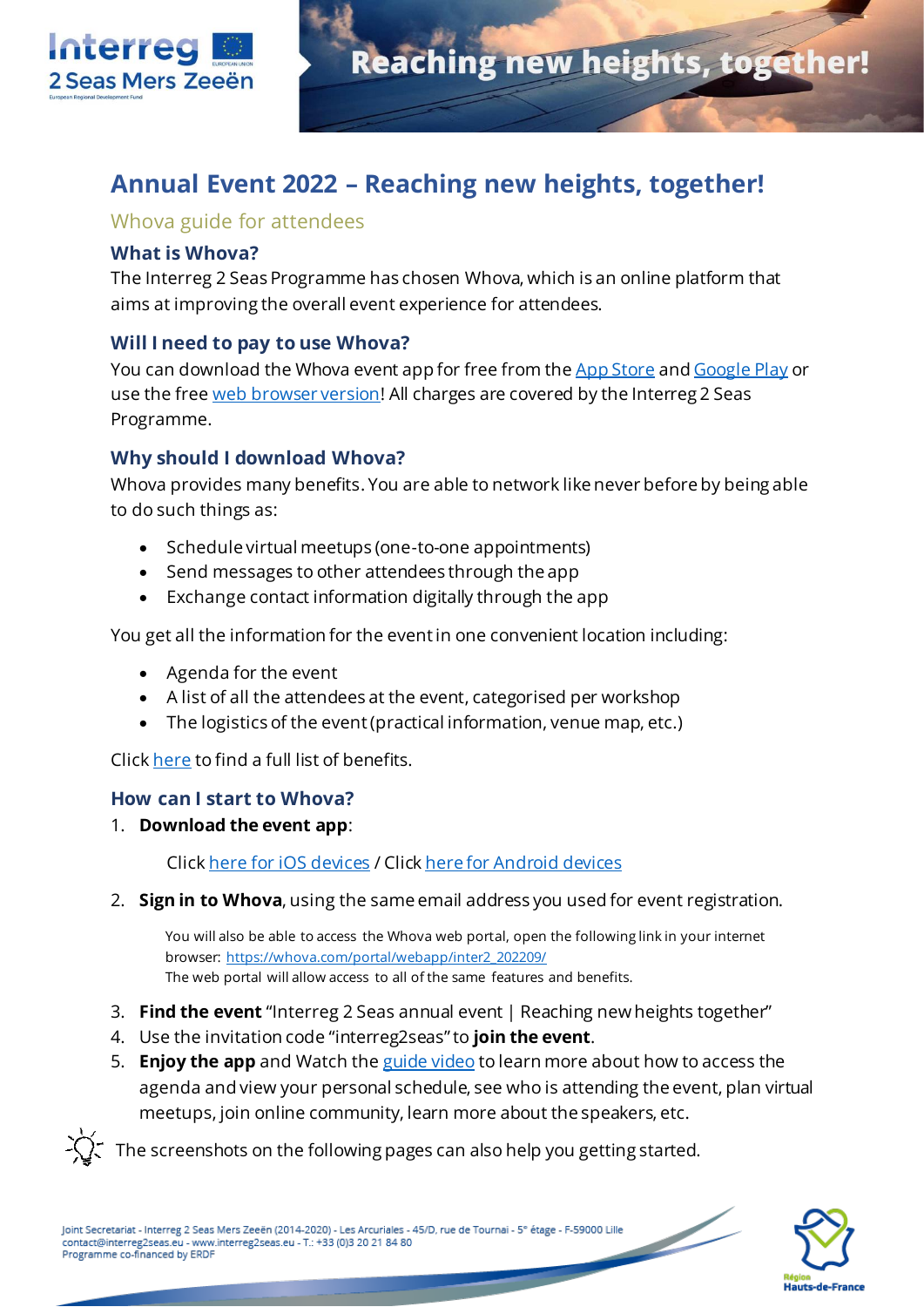

#### **STEP 1**

Download the Whova event app

[here for iOS](https://apps.apple.com/us/app/whova-event-cse25/id716979741?ls=1)

[here for Android](https://play.google.com/store/apps/details?id=com.whova.event)



#### **STEP 2** Sign Up / Sign In Use the same email address you used for event registration!zerty uiop  $\mathsf a$  $g h j k + m$  $\mathsf{q}$  $s$  d  $f$  $x$  c  $v$  b  $n$  $\circledcirc$  $\Diamond$  $W$  $@$ spatie



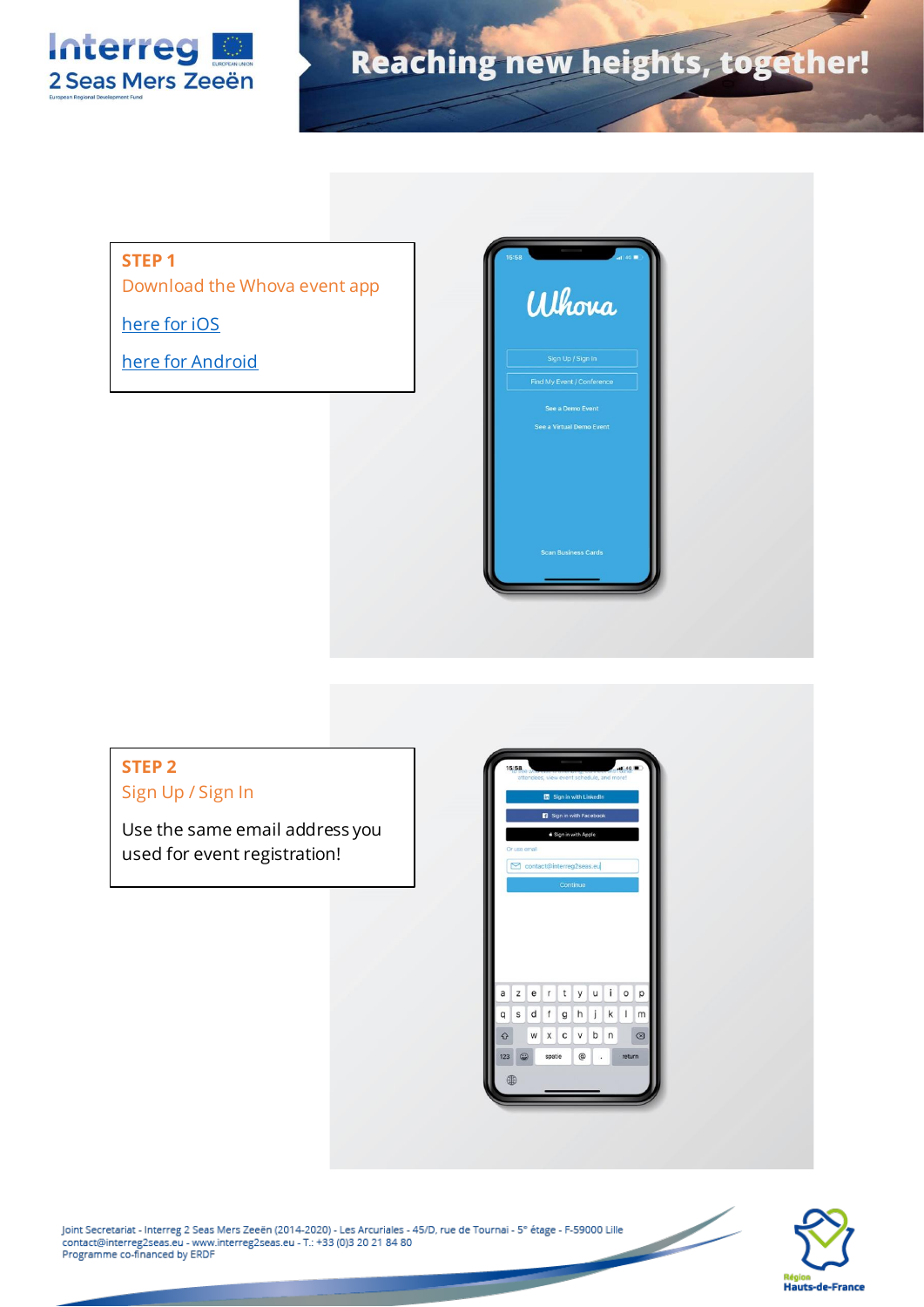



#### **STEP 3**

Find the event "Interreg 2 Seas annual event | Reaching new heights together"

You need to enter the name of the event under the tab "Explore Events"



Joint Secretariat - Interreg 2 Seas Mers Zeeën (2014-2020) - Les Arcuriales - 45/D, rue de Tournai - 5° étage - F-59000 Lille contact@interreg2seas.eu - www.interreg2seas.eu - T.: +33 (0)3 20 21 84 80 Programme co-financed by ERDF

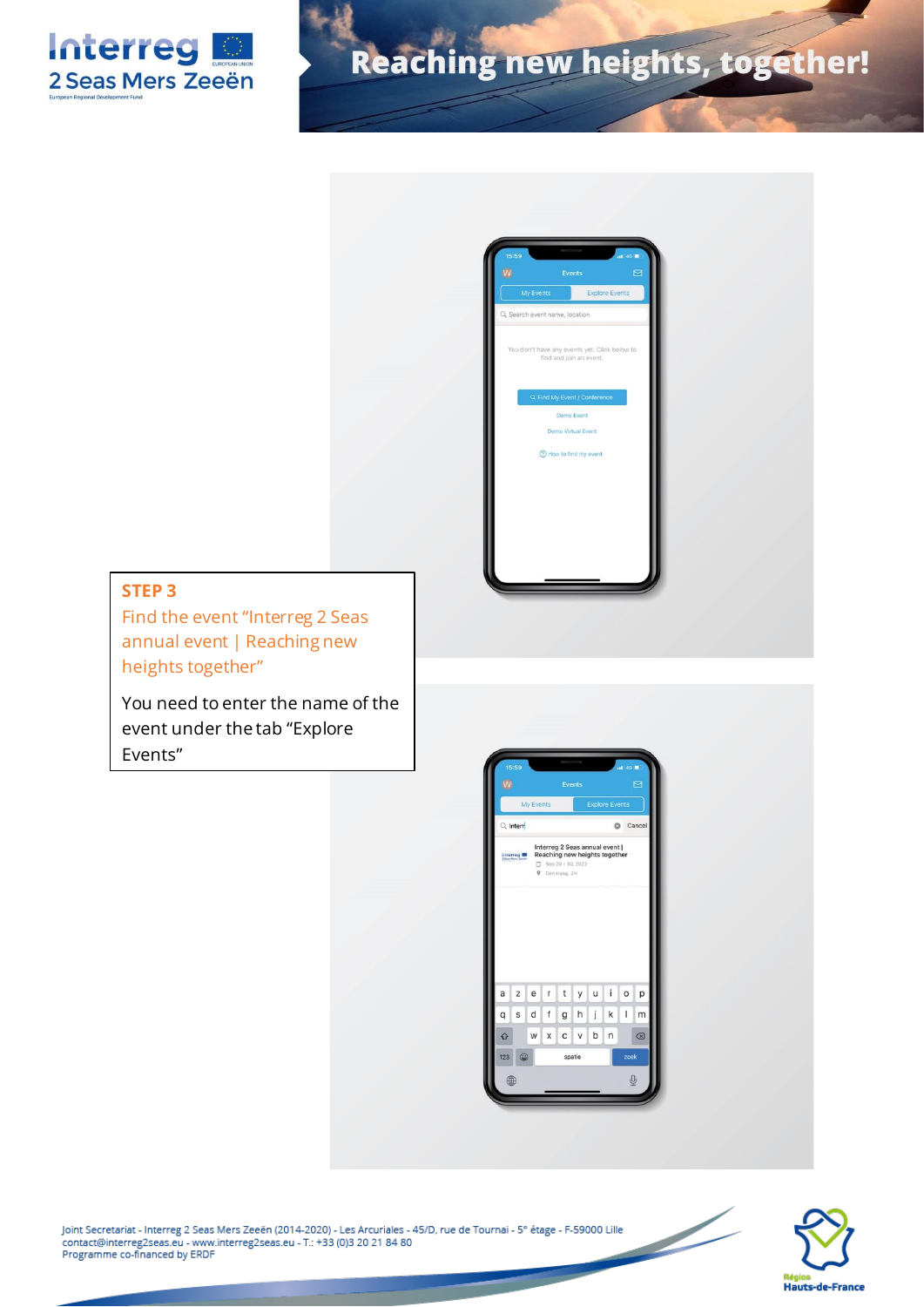



### **STEP 4**

Click at the bottom of the page "Join (Registered attendees only)"

You need to enter the invitation code "interreg2seas" to be able to join.



Joint Secretariat - Interreg 2 Seas Mers Zeeën (2014-2020) - Les Arcuriales - 45/D, rue de Tournai - 5° étage - F-59000 Lille contact@interreg2seas.eu - www.interreg2seas.eu - T.: +33 (0)3 20 21 84 80 Programme co-financed by ERDF